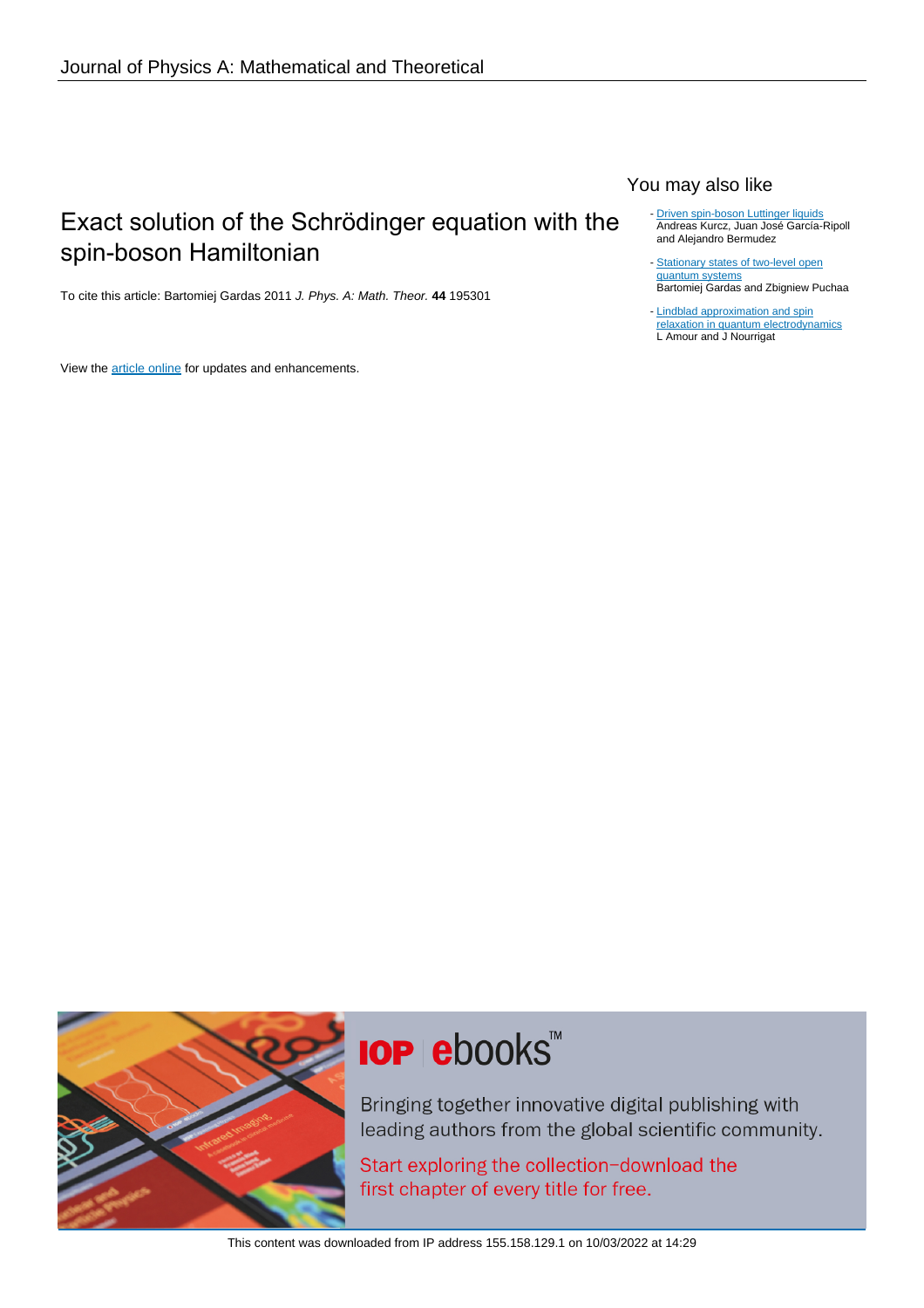<span id="page-1-0"></span>J. Phys. A: Math. Theor. **44** (2011) 195301 (7pp) [doi:10.1088/1751-8113/44/19/195301](http://dx.doi.org/10.1088/1751-8113/44/19/195301)

## **Exact solution of the Schrödinger equation with the spin-boson Hamiltonian**

#### **Bartłomiej Gardas**

Institute of Physics, University of Silesia, PL-40-007 Katowice, Poland

E-mail: [bartek.gardas@gmail.com](mailto:bartek.gardas@gmail.com)

Received 18 November 2010, in final form 16 March 2011 Published 12 April 2011 Online at [stacks.iop.org/JPhysA/44/195301](http://stacks.iop.org/JPhysA/44/195301)

#### **Abstract**

We address the problem of obtaining the exact reduced dynamics of the spinhalf (qubit) immersed within the bosonic bath (environment). An exact solution of the Schrödinger equation with the paradigmatic spin-boson Hamiltonian is obtained. We believe that this result is a major step ahead and may ultimately contribute to the complete resolution of the problem in question. We also construct the constant of motion for the spin-boson system. In contrast to the standard techniques available within the framework of the open quantum systems theory, our analysis is based on the theory of block operator matrices.

PACS numbers: 03.65.Yz, 03.67.−a, 02.30.Tb, 03.65.−w, 03.65.Db

#### **1. Introduction**

The Hamiltonian of the paradigmatic spin-boson (SB) model is specified as [\[1–4](#page-6-0)]

$$
\mathbf{H}_{\text{SB}} = \mathbf{H}_{\text{S}} \otimes \mathbb{I}_{\text{B}} + \mathbb{I}_{\text{S}} \otimes \mathbf{H}_{\text{B}} + \mathbf{H}_{\text{int}},\tag{1}
$$

where

$$
H_S = (\beta \sigma_z + \alpha \sigma_x) \quad \text{and} \quad H_B = \int_0^\infty d\omega \, h(\omega) \, a^\dagger(\omega) a(\omega), \tag{2}
$$

are the Hamiltonian of the spin-half (qubit) and the bosonic field (environment), respectively. The interaction between the systems has the following form:

$$
\mathbf{H}_{int} = \sigma_z \otimes \int_0^\infty d\omega (g(\omega)^* a(\omega) + g(\omega) a^\dagger(\omega)) \equiv \sigma_z \otimes \mathbf{V}.
$$
 (3)

 $\mathbb{I}_S$  and  $\mathbb{I}_B$  are the identity operators in corresponding Hilbert spaces of the qubit and the environment, respectively.

In the above description,  $\sigma_z$  and  $\sigma_x$  are the standard Pauli matrices. The bosonic creation  $a^{\dagger}(\omega)$  and annihilation  $a(\omega)$  operators obey the canonical commutation relation:  $[a(\omega), a^{\dagger}(\eta)] = \delta(\omega - \eta)\mathbb{I}_{\text{B}}$ , for  $\omega, \eta \in [0, \infty)$ . The functions  $h, g \in L^2[0, \infty]$  model

1751-8113/11/195301+07\$33.00 © 2011 IOP Publishing Ltd Printed in the UK & the USA 1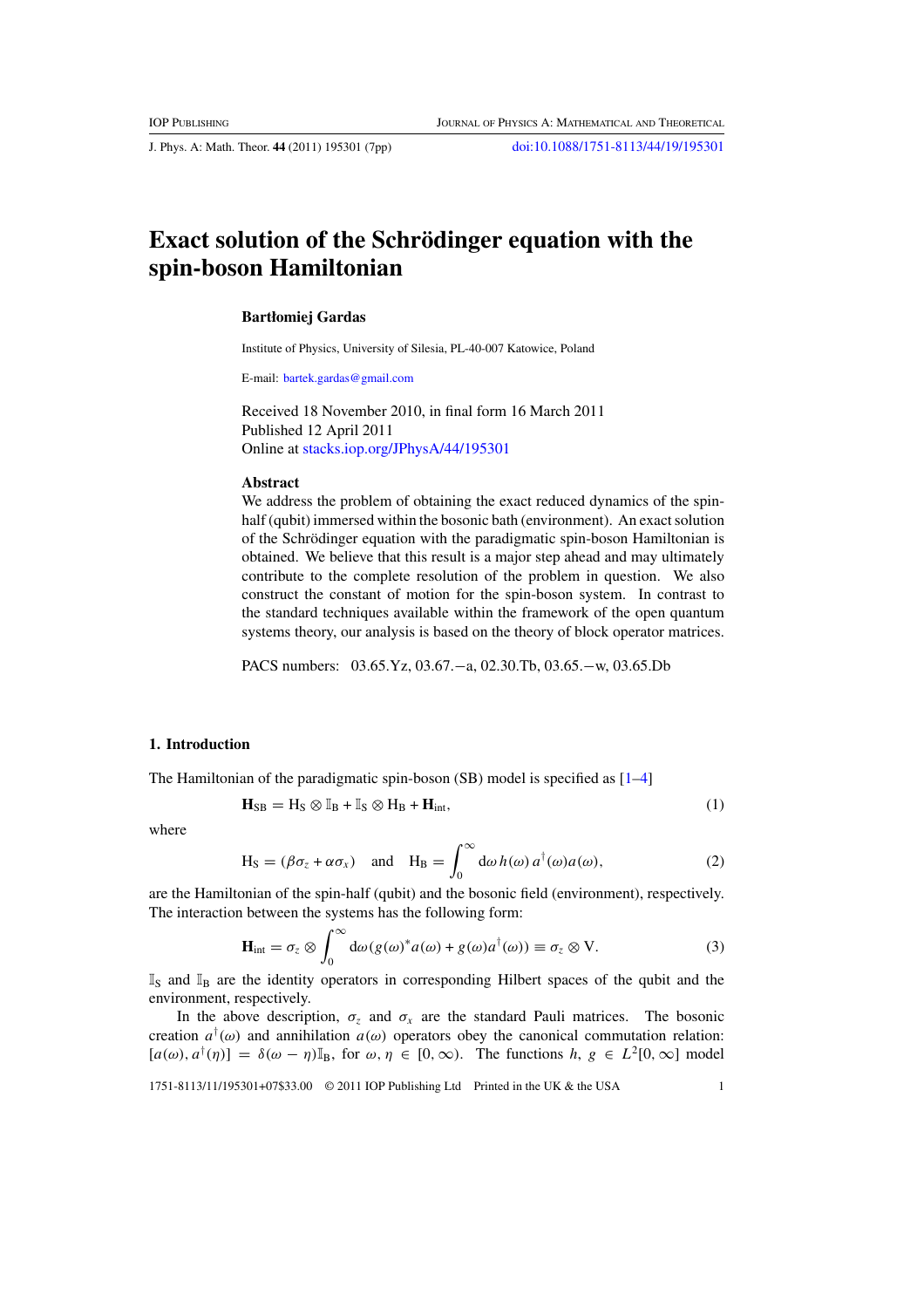<span id="page-2-0"></span>the energy of the free bosons and the coupling the bosons with the qubit, respectively. The constants  $\alpha$  and  $\beta$  are assumed to be real and non-negative numbers. Furthermore,  $\beta$  represents the energy gap between the eigenstates  $|0\rangle$  and  $|1\rangle$  of  $\sigma_z$ , while  $\alpha$  is responsible for the tunneling between these states. The Hamiltonian [\(1\)](#page-1-0) acts on the total Hilbert space  $\mathcal{H}_{tot} = \mathbb{C}^2 \otimes \mathcal{F}_{B}$ , where  $\mathcal{F}_{\text{B}} := \mathcal{F}(L^2[0,\infty])$  is the bosonic Fock space [\[5\]](#page-6-0).

It is worth mentioning that more often we encounter situations in which there is a countable number (finite, in particular) of bosons (see e.g., [\[6–9](#page-6-0)]). In such cases we define the SB model via the following Hamiltonian:

$$
\mathbf{H}_{\text{SB}} = (\beta \sigma_z + \alpha \sigma_x) \otimes \mathbb{I}_{\text{B}} + \mathbb{I}_{\text{S}} \otimes \sum_k h_k a_k^{\dagger} a_k + \sigma_z \otimes \sum_k (g_k^* a_k + g_k a^{\dagger}), \tag{4}
$$

where the creation and annihilation operators  $a_k^{\dagger}$ ,  $a_k$  satisfy  $[a_k, a_l^{\dagger}] = \delta_{kl}$ . Formally, it is possible to obtain  $(4)$  from  $(1)$  by setting

$$
x(\omega) = \sum_{k} x_k \delta(\omega - \omega_k), \quad \text{where} \quad x = h, g. \tag{5}
$$

Therefore, we can treat both cases simultaneously. Although generalizations of the SB model (e.g., asymmetric coupling [\[10\]](#page-6-0)) are also under intensive investigation, we will not focus on them in this paper.

The problem of a small quantum system coupled to the external degrees of freedom plays an important role in various fields of modern quantum physics. The SB model provides a simple mathematical description of such coupling in the case of two-level quantum systems. For instance, an interaction between two-level atoms and the electromagnetic radiation can be modeled via the SB Hamiltonian [\[11](#page-6-0)]. For this reason the SB model is of great importance to the modern quantum optics. There are various physical problems (e.g., decoherence  $[12-15]$ , geometric phase [\[16](#page-6-0)]) related to the properties of the model in question, which have already been addressed and intensively discussed. Nonetheless, an exact solution of the Schrödinger equation,

$$
i\partial_t |\Psi_t\rangle = \mathbf{H}_{\text{SB}} |\Psi_t\rangle \quad \text{with} \quad |\Psi_0\rangle \equiv |\Psi\rangle,\tag{6}
$$

is still missing for both  $\alpha \neq 0$  and  $\beta \neq 0$ . Several approximation methods [\[17](#page-6-0)] have been developed in the past 50 years to manage this problem. Models obtained from the SB Hamiltonian under mentioned approximations are well-established and in most cases they are exactly solvable. The famous Jaynes–Cummings model [\[18\]](#page-6-0) can serve as an example. Formally, one can always express the solution of (6) as  $|\Psi_t\rangle = U_t |\Psi\rangle$ , where  $U_t := \exp(-iH_{SB}t)$  is the time evolution operator (Stone theorem [\[19\]](#page-6-0)). Needless to say, such a form of the solution is useless for practical purposes.

There is at least one important reason for which a manageable form of the time evolution operator **U***<sup>t</sup>* is worth seeking. Namely, it allows us to construct the exact reduced time evolution of the spin immersed within the bosonic bath, the so-called reduced dynamics [\[20\]](#page-7-0):

$$
\rho_t = \text{Tr}_{\text{B}}\big(\mathbf{U}_t \rho_0 \otimes \omega_{\text{B}} \mathbf{U}_t^{\text{T}}\big). \tag{7}
$$

Above, the state  $\omega_B$  is an initial state of the bosonic bath. Tr<sub>B</sub> denotes the partial trace, i.e.  $Tr_B(M \otimes X) = MTrX$ , where Tr refers to the usual trace on  $\mathcal{F}_B$ . For the sake of simplicity, we have assumed that the initial state of the composite system  $\rho_{\text{int}}$  is the tensor product of the states  $\rho_0$  and  $\omega_B$ . In other words, no initial correlations between the systems are present [\[21–24](#page-7-0)].

In general, formula (7) is far less useful than its theoretical simplicity might indicate. Indeed, to trace out the state  $U_t \rho_{int} U_t^{\dagger}$  over the bosonic degrees of freedom, one needs to (i)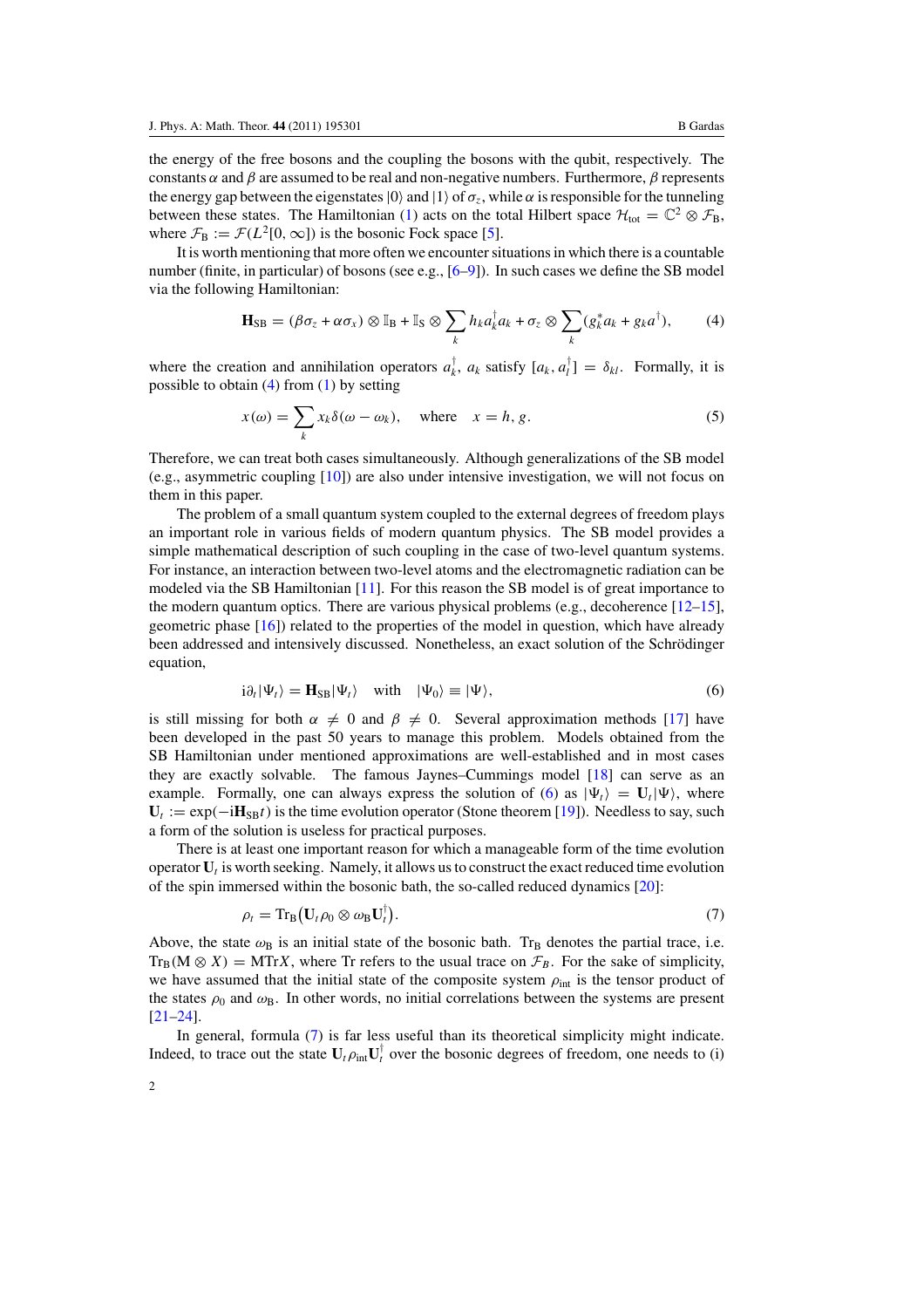<span id="page-3-0"></span>calculate  $U_t$  and (ii) apply the result to the initial state  $\rho_{int}$ . Herein, we will cover the first step and investigate the ability to accomplish the second one.

In order to write the time evolution operator  $U_t$  in a computationally accessible form, the diagonalization of its generator  $\mathbf{H}_{\text{SB}}$  or an appropriate factorization [\[25](#page-7-0)] is required. It can be found (see e.g., [\[26–28\]](#page-7-0)) that the problem of diagonalization on the Hilbert space  $\mathbb{C}^2 \otimes \mathcal{F}_B$ can be mapped to the problem of resolving the Riccati equation [\[29\]](#page-7-0). This new approach was recently successfully applied to the time-dependent spin-spins model [\[30\]](#page-7-0). As a result, the exact reduced dynamics of the qubit in contact with a spin environment and in the presence of a precessing magnetic field has been obtained. It is interesting, therefore, to apply this approach to the SB model as well. This paper is devoted to accomplishing this purpose. Although, an explicit form of the Riccati equation has already been derived [\[31\]](#page-7-0), the solution has not yet been provided. In this paper, we derive an exact solution of this equation assuming  $\beta = 0$ .

#### **2. The block operator matrix representation and the Riccati equation**

We begin by reviewing some basic facts concerning a connection between the theory of block operator matrices [\[32\]](#page-7-0) and the SB model. First, the Hamiltonian [\(1\)](#page-1-0) admits the block operator matrix representation [\[31,](#page-7-0) [33\]](#page-7-0):

$$
\mathbf{H}_{\text{SB}} = \begin{bmatrix} H_{\text{B}} + V + \beta & \alpha \\ \alpha & H_{\text{B}} - V - \beta \end{bmatrix} \equiv \begin{bmatrix} H_{\cdot} & \alpha \\ \alpha & H_{\cdot} \end{bmatrix},\tag{8}
$$

with respect to the direct sum decomposition  $\mathcal{H}_{\text{tot}} = \mathcal{F}_{\text{B}} \oplus \mathcal{F}_{\text{B}}$  of  $\mathcal{H}_{\text{tot}}$ . The entries  $\alpha$  and  $\beta$ of the operator matrix (8) are understood as  $\alpha \mathbb{I}_{\text{B}}$  and  $\beta \mathbb{I}_{\text{B}}$ , respectively. Henceforward, we use the same abbreviation for any complex number.

The Riccati operator equation associated with matrix (8) reads [31]  

$$
\alpha X^2 + XH_+ - H_-X - \alpha = 0,
$$
 (9)

where *X* is an unknown operator, acting on  $\mathcal{F}_B$ , which needs to be determined. The solution of this equation, if it exists, can be used to diagonalize the Hamiltonian (8). To be more specific, if  $X$  solves  $(9)$  the following equality holds true:

$$
\mathbf{S}^{-1}\mathbf{H}_{\text{SB}}\mathbf{S} = \begin{bmatrix} \mathbf{H}_{+} + \alpha X & 0\\ 0 & \mathbf{H}_{-} - \alpha X^{\dagger} \end{bmatrix}, \text{ where } \mathbf{S} = \begin{bmatrix} 1 & -X^{\dagger}\\ X & 1 \end{bmatrix}. \tag{10}
$$

By means of this decomposition we can write  $U_t$  in an explicit matrix form:

$$
\mathbf{U}_t = \mathbf{S} \operatorname{diag}[\mathrm{e}^{-\mathrm{i}(\mathbf{H}_+ + \alpha X)t}, \mathrm{e}^{-\mathrm{i}(\mathbf{H}_- - \alpha X^\dagger)t}] \mathbf{S}^{-1}.
$$
\n(11)

Note that the last formula reduces the problem of finding the solution of the Schrödinger equation [\(6\)](#page-2-0) to the problem of resolving the Riccati equation (9). It is well established that the reduced dynamics [\(7\)](#page-2-0) can easily be obtained when  $\alpha = 0$  [\[5\]](#page-6-0). In this case no additional assumptions on  $\beta$  are needed, which should not be surprising since the matrix (8) is already in a diagonal form  $(X = 0)$ . Moreover, if  $\alpha = 0$  the qubit does not exchange the energy with the bosonic field because  $[H_S \otimes \mathbb{I}_B, H_{SB}] = 0$ . Therefore, the only exactly solvable case, which is known at the present time, represents a rather extreme physical situation.

In the next section, we will derive an exact solution of the RE (9) assuming  $\beta = 0$ ; nevertheless, we do not impose any restrictions on *α*. This is exactly the opposite situation to the one we have discussed above. At this point, the natural question can be addressed: what about the case when both  $\alpha$  and  $\beta$  are not equal to zero? Unfortunately, the answer is still to be found. In fact, usually the SB model is defined only for  $\beta = 0$ . At first, it might seem that the complexity of the problem is the same both for  $\beta = 0$  and  $\beta \neq 0$ . Although this is indeed true when  $\alpha = 0$ , no argument proving this conjecture for  $\alpha \neq 0$  has been given so far. We will return to this matter at the end of the next section.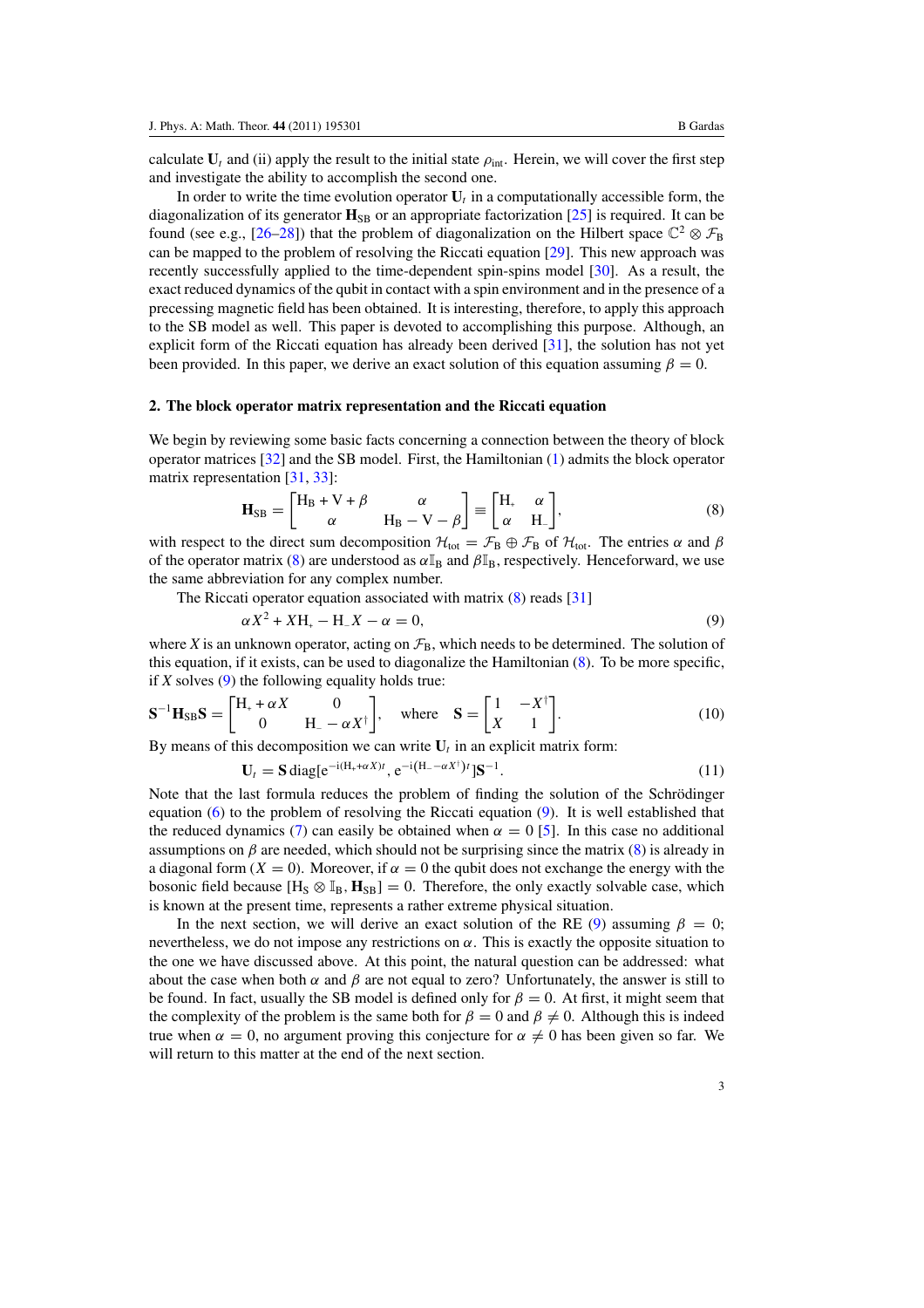#### <span id="page-4-0"></span>**3. Solution of the Riccati equation**

#### *3.1. Single boson case*

To understand the idea of our approach better let us first consider the case where there is only one boson in the bath [\[34](#page-7-0), [35](#page-7-0)]. Then, the Hamiltonian of the SB model can be written by using the block operator matrix nomenclature as  $(\beta = 0)$ 

$$
\mathbf{H}_{\text{SB}} = \begin{bmatrix} \mathbf{H}_{-} & \alpha \\ \alpha & \mathbf{H}_{+} \end{bmatrix} \quad \text{with} \quad \mathbf{H}_{\pm} = \omega a^{\dagger} a \pm (g^* a + g a^{\dagger}). \tag{12}
$$

The operators  $H_{\pm}$  can be expressed in a more compact form, that is

$$
H_{-} = \omega D_f a^{\dagger} a D_{-f} - E \quad \text{and} \quad H_{+} = \omega D_{-f} a^{\dagger} a D_{f} - E, \tag{13}
$$

where  $f = g/\omega$  and  $E = |g|^2/\omega$ . The displacement operator  $D_f := \exp(f^*a - fa^{\dagger})$  has the following, easy to prove, properties:

(i) 
$$
D_{-f} = D_f^{\dagger}
$$
, (ii)  $D_f D_{-f} = I_B$  and (iii)  $D_f D_g = e^{iS(fg^*)} D_{f+g}$ . (14)

 stands for the imaginary part of the complex number *fg*<sup>∗</sup>. Relations (13) can be proven by using equality  $D_f a D_f = a - f$ , which follows from the Baker–Campbell–Hausdorff formula [\[36,](#page-7-0) [37\]](#page-7-0). For the sake of simplicity and without essential loss of generality we rescale the Hamiltonian (12) so that  $H_{SB} \rightarrow H_{SB} + E$ . This is nothing but a rescaling of the reference point of the total.

After this procedure the Hamiltonian (12) takes the form

$$
\mathbf{H}_{\text{SB}} = \begin{bmatrix} \omega \mathbf{D}_f a^\dagger a \mathbf{D}_{-f} & \alpha \\ \alpha & \omega \mathbf{D}_{-f} a^\dagger a \mathbf{D}_f \end{bmatrix},\tag{15}
$$

while the corresponding Riccati equation reads

$$
\alpha X^2 + X \left( \omega D_f a^\dagger a D_{-f} \right) - \left( \omega D_{-f} a^\dagger a D_f \right) X - \alpha = 0. \tag{16}
$$

To solve this equation, let us first define an operator  $P_\varphi$  in a way that

$$
\mathbf{P}_{\varphi} := \exp(i\varphi a^{\dagger} a), \quad \varphi \in [0, 2\pi). \tag{17}
$$

It is not difficult to see that

(i) 
$$
P_{-\varphi} = P_{\varphi}^{\dagger}
$$
, (ii)  $P_{\varphi}P_{-\varphi} = I_B$  and (iii)  $P_{\varphi}P_{\psi} = P_{\varphi \ast \psi}$ . (18)

Moreover, from the Baker–Campbell–Hausdorff formula we also have  $P_{\varphi}aP_{-\varphi} = e^{-i\varphi}a$ , which ultimately leads to

$$
P_{\varphi} D_f P_{-\varphi} = D_{e^{\mathrm{i}\varphi} f}.
$$
\n(19)

In what follows, we will prove that  $P_\pi$  solves the Riccati equation (16). First, let us note that  $P_{\pi}$  is a function of the number operator  $a^{\dagger}a$ , thus  $[P_{\pi}, a^{\dagger}a] = 0$ . In view of (19) we obtain  $P_{\pi}D_{f}P_{-\pi} = D_{-f}$ ; hence,

$$
P_{\pi}(D_f a^{\dagger} a D_{-f}) = (D_{-f} a^{\dagger} a D_f) P_{\pi}.
$$
\n(20)

By writing  $P_{\pi}$  in terms of the eigenstates  $|n\rangle$  of  $a^{\dagger}a$  we obtain

$$
P_{\pi} = \sum_{n \in \mathbb{N}} e^{i\pi n} |n\rangle\langle n| = \sum_{n \in \mathbb{N}} (-1)^n |n\rangle\langle n|,\tag{21}
$$

where we used the well-known mathematical fact that  $a^{\dagger}a|n\rangle = n|n\rangle$ , for  $n \in \mathbb{N}$ . Finally, from (21) we conclude that  $P_{\pi}$  is an involution, i.e.  $P_{\pi}^2 = \mathbb{I}_B$ , which together with (20) leads to

$$
\alpha P_{\pi}^2 + P_{\pi}(\omega D_f a^{\dagger} a D_{-f}) - (\omega D_{-f} a^{\dagger} a D_f) P_{\pi} - \alpha = 0. \qquad (22)
$$

4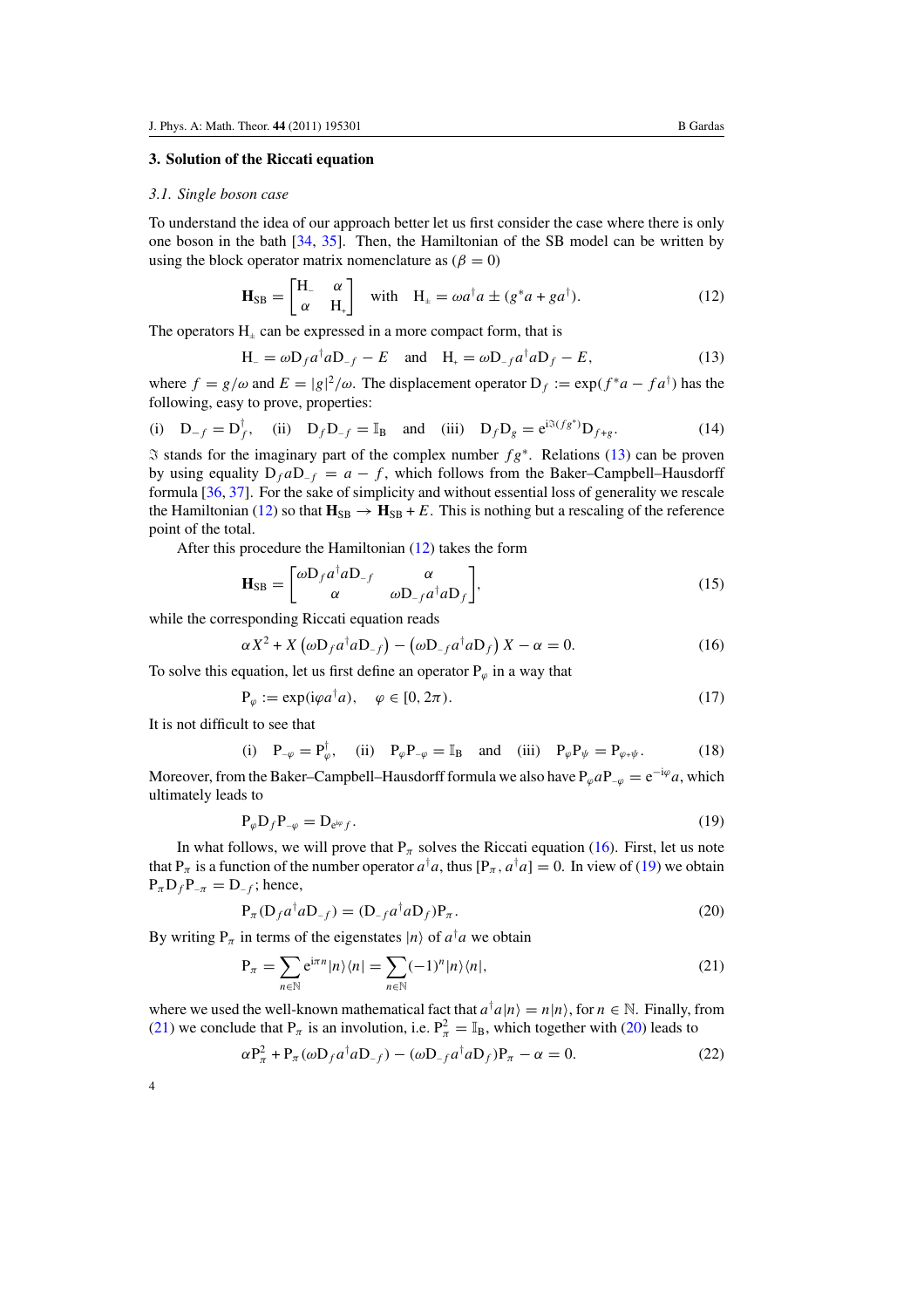Note,  $P_{\pi}$  transforms the creation  $a^{\dagger}$  and annihilation *a* operators into  $-a^{\dagger}$  and  $-a$ , respectively. In other words,  $P_{\pi}$  can be interpreted as the bosonic parity operator [\[38](#page-7-0)]. Moreover,  $P_{\pi}$  does not depend on the parameter  $\alpha$ ; in particular,  $P_\pi$  remains a nontrivial ( $X \neq 0$ ) solution of the Riccati equation [\(16\)](#page-4-0) even when  $\alpha = 0$  (Sylvester equation).

Now, by means of the parity operator  $P_\pi$ , we can derive an accessible form of the time evolution operator  $U_t$ . According to [\(10\)](#page-3-0) and [\(11\)](#page-3-0) we have

$$
\mathbf{U}_{t} = \frac{1}{2} \begin{bmatrix} \mathbf{U}_{+}(t) & \mathbf{V}_{+}(t)\mathbf{P}_{\pi} \\ \mathbf{V}_{-}(t)\mathbf{P}_{\pi} & \mathbf{U}_{-}(t) \end{bmatrix},\tag{23}
$$

where the quantities  $U_{+}(t)$  and  $V_{+}(t)$  read as follows

$$
U_{\pm}(t) = e^{-i(H_{\pm} + \alpha P_{\pi})t} + e^{-i(H_{\pm} - \alpha P_{\pi})t}, \qquad V_{\pm}(t) = e^{-i(H_{\pm} + \alpha P_{\pi})t} - e^{-i(H_{\pm} - \alpha P_{\pi})t}.
$$
 (24)

For  $\alpha = 0$  the formula (23) simplifies to the well-known result [\[5\]](#page-6-0), which can be obtained independently, without solving the Riccati equation.

It is instructive to see how the bosonic parity operator  $P_{\pi}$  can also be used to construct the constant of motion for the SB model. For this purpose let us take  $J_{\pi} := \sigma_x \otimes P_{\pi}$ ; then  $[\mathbf{J}_{\pi}, \mathbf{H}_{\text{SB}}] = 0$ , thus from the Heisenberg equations of motion follows  $\mathbf{j}_{\pi} = 0$ , which means that  $J_{\pi}$  does not vary with time. Since  $P_{\pi}$  is an involution, i.e.,  $P_{\pi}^2 = \mathbb{I}_B$  thus  $J_{\pi}$  is an involution as well. Therefore,  $J_{\pi}$  can be seen as the parity operator of the total system. In conclusion, the total parity is conserved when  $\beta = 0$ .

For  $\beta \neq 0$  the parity symmetry of the total system is broken and the Riccati equation [\(16\)](#page-4-0) cannot be solved by applying a similar method to the one we have used above in the case of  $\beta = 0$ . From mathematical point of view, the problem arises because the diagonal entries  $H_B \pm V \pm \beta$  are no longer related by an unitary transformation. Indeed, if the converse was true, there would then exist an unitary operator W such that  $W^{\dagger} (H_B + V + \beta) W = H_B - V - \beta$ . Thereby, the spectra  $\sigma$  (H<sub>B</sub>  $\pm$  *V*  $\pm$  *β*) =  $\sigma$ (H<sub>B</sub>  $\pm$  *V*) $\cup$ { $\pm$ *β*} would be the same, which clearly is impossible unless  $\beta = 0$ . As a result, for  $\alpha \neq 0$  one can expect that the mathematical complexity of the SB model is different within the regimes  $\beta = 0$  and  $\beta \neq 0$ .

#### *3.2. Generalization*

The results of the preceding subsection can be generalized to the case where there is more that one boson in the bath. In order to achieve this objective one needs to redefine the displacement operator  $D_f$  in the following way:

$$
D_f \to \exp(A - A^{\dagger}), \qquad \text{where} \quad A = \sum_k \frac{g_k^*}{\omega_k} a_k. \tag{25}
$$

Then, the solution of the Riccati equation reads

$$
P = \exp\left(i\pi \sum_{k} a_{k}^{\dagger} a_{k}\right) = \bigotimes_{k} P_{\pi,k}, \quad \text{where} \quad P_{\pi,k} = \exp\left(i\pi a_{k}^{\dagger} a_{k}\right). \tag{26}
$$

#### **4. Remarks and summary**

In this paper, we have solved the Riccati operator equation associated with the Hamiltonian of the paradigmatic SB model. Next, in terms of the solution we have derived an explicit matrix form of the time evolution operator of the total system. This, in particular, allows us to solve the Schrödinger equation  $(6)$  $(6)$ . We wish to emphasize that in order to obtain the reduced dynamics [\(7\)](#page-2-0) one more step is required. Namely, the terms such as

$$
\operatorname{Tr}(e^{-i[H_{\pm}\pm\alpha P_{\pi}]t}\omega_B e^{i[H_{\pm}\pm\alpha P_{\pi}]t})
$$
\n(27)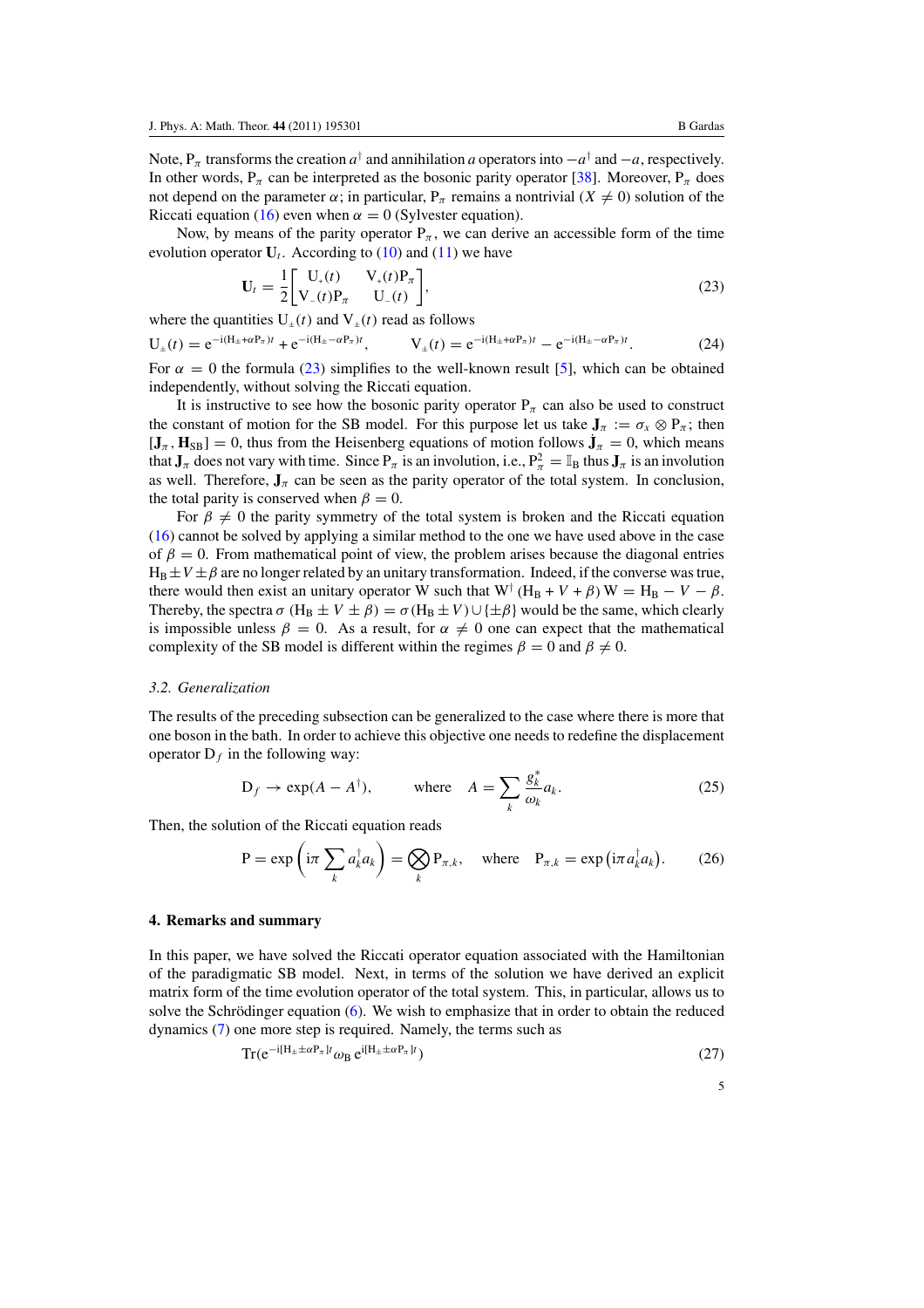<span id="page-6-0"></span>need to be determined. Of course, one can always evaluate the quantities given above by using e.g., perturbation theory. However, the true challenge is to establish this goal without approximations. It seems that the simplest way to do so is to solve the eigenvalue problem  $(H_{+} \pm \alpha P_{\pi}) |\psi\rangle = \lambda |\psi\rangle$ . The ability to solve this eigenproblem separates us from deriving the exact reduced dynamics of the qubit immersed within the bosonic bath. We stress that for  $\alpha \neq 0$  the problem is nontrivial since the qubit exchange the energy with its environment. Moreover, an impact on the mathematical complexity of the model has not only a transfer of the energy between the systems, but also the energy split between the states  $|0\rangle$ ,  $|1\rangle$ .

Interestingly, the Riccati equation is a second-order operator equation; thus one can expect that its solution involves a square root. In particular, nothing indicates that the solution should be linear as it is in our case. Therefore, we not only solved the Riccati equation [\(9\)](#page-3-0) but also linearized the solution. At this point, a worthwhile question can be posed: is it a coincidence that the linear operator happens to solve a nonlinear equation? Perhaps, it is a manifestation of some additional structure in the model. Historically, a similar situation took place when Dirac solved the problem with a negative probability by introducing his famous equation [\[39](#page-7-0)]. By linearizing the Hamiltonian of the relativistic electron, Dirac not only predicted the existence of antiparticles, but also explained the origin of the additional degree of freedom of the electron.

#### **Acknowledgment**

The author would like to thank Jerzy Dajka for helpful comments and suggestions.

#### **References**

- [1] Fannes M, Nachtergaele B and Verbeure A 1988 The equilibrium states of the spin-boson model *Commun. Math. Phys.* **114** [537–48](http://dx.doi.org/10.1007/BF01229453)
- [2] Fannes M, Nachtergaele B and Verbeure A 1988 Tunneling in the equilibrium state of a spin-boson model *J. Phys. A: Math. Gen.* **21** [1759](http://dx.doi.org/10.1088/0305-4470/21/8/012)
- [3] Spohn H 1989 Ground state(s) of the spin-boson hamiltonian *Commun. Math. Phys.* **123** [277–304](http://dx.doi.org/10.1007/BF01238859)
- [4] Honegger R 1991 On the dynamics and the temperature states of the spin-boson model *Lett. Math. Phys.* **21** [351–9](http://dx.doi.org/10.1007/BF00398333)
- [5] Alicki R 2004 Pure decoherence in quantum system *Open Sys. Inf. Dyn.* **11** [53–61](http://dx.doi.org/10.1023/B:OPSY.0000024755.58888.ac)
- [6] Leggett A J *et al* 1987 Dynamics of the dissipative two-state system *Rev. Mod. Phys.* **59** [1–85](http://dx.doi.org/10.1103/RevModPhys.59.1)
- [7] Allahverdyan A E, Gracià R S and Nieuwenhuizen Th M 2005 Work extraction in the spin-boson model *Phys. Rev.* E **71** [046106](http://dx.doi.org/10.1103/PhysRevE.71.046106)
- [8] Kehrein S K and Mielke A 1996 On the spin-boson model with a sub-ohmic bath *Phys. Lett.* A **219** [313–8](http://dx.doi.org/10.1016/0375-9601(96)00475-6)
- [9] Salkola M I *et al* 1996 Coupled spin-boson systems far from equilibrium *Phys. Rev.* B **54** [R12645–8](http://dx.doi.org/10.1103/PhysRevB.54.R12645)
- [10] Dajka J, Mierzejewski M and Łuczka J 2009 Fidelity of asymmetric dephasing channels *Phys. Rev.* A **79** [012104](http://dx.doi.org/10.1103/PhysRevA.79.012104)
- [11] Puri R 2001 *Mathematical Methods of Quantum Optics* (Berlin: Springer)
- [12] Zurek W H 2003 Decoherence, einselection, and the quantum origins of the classical *Rev. Mod. Phys.* **75** [715–75](http://dx.doi.org/10.1103/RevModPhys.75.715)
- [13] Dajka J et al 2010 Dephasing of qubits by the Schrödinger cat *Physica* E 42 [374–7](http://dx.doi.org/10.1016/j.physe.2009.06.080)
- [14] Dajka J and Łuczka J 2008 Origination and survival of qudit–qudit entanglement in open systems *Phys. Rev.* A **77** [062303](http://dx.doi.org/10.1103/PhysRevA.77.062303)
- [15] Dajka J, Mierzejewski M and Łuczka J 2008 Non-Markovian entanglement evolution of two uncoupled qubits *Phys. Rev.* A **77** [042316](http://dx.doi.org/10.1103/PhysRevA.77.042316)
- [16] Dajka J, Łuczka J and Hänggi P 2011 Geometric phase as a determinant of a qubit–environment coupling *Quantum Inf. Process.* **10** [85–96](http://dx.doi.org/10.1007/s11128-010-0178-x)
- [17] Davies E B 1976 *Quantum Theory of Open Systems* (London: Academic) Pechen A N and Volovich I V 2002 Quantum multiple noise and generalised quantum stochastic equations *Infin. Dimens. Analysis Quantum Probab. Rel. Topics* **5** [441–64](http://dx.doi.org/10.1142/S0219025702000857)
- [18] Romanelli A 2009 Generalized Jaynes–Cummings model as a quantum search algorithm*Phys. Rev.* A **80** [014302](http://dx.doi.org/10.1103/PhysRevA.80.014302)
- [19] Reed M and Simon B 1980 *Method of Modern Mathematical Physics* (London: Academic)